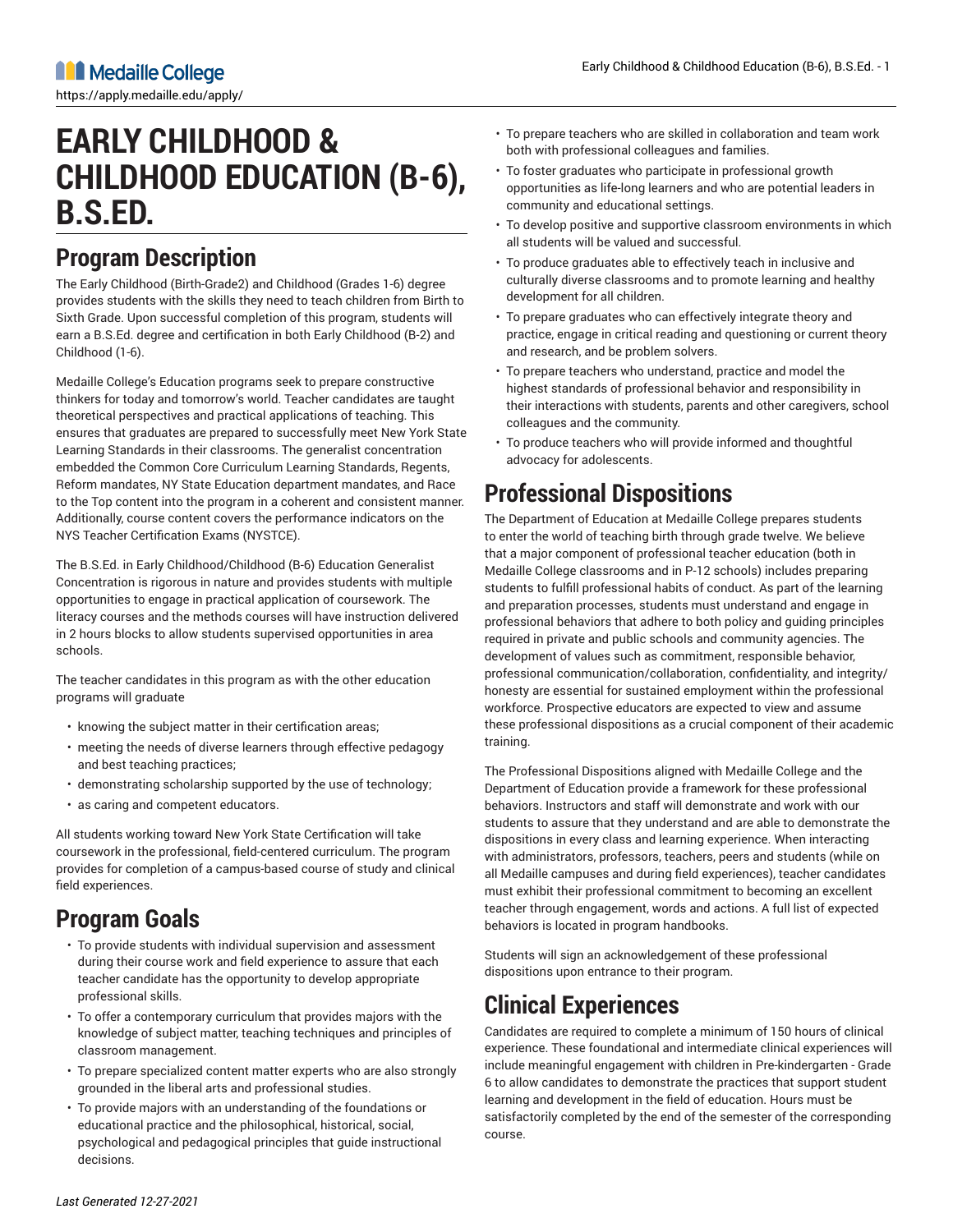**Manufallie College** 

https://apply.medaille.edu/apply/

All students in initial certification programs are required to successfully complete a minimum of two culminating clinical student teaching placements. Undergraduate students must have satisfactorily completed all pre-requisites and have a minimum 2.5 GPA to participate in student teaching. For detailed student teaching information, go to [http://](http://www.medaille.edu/student-teaching/) [www.medaille.edu/student-teaching](http://www.medaille.edu/student-teaching/) ([http://www.medaille.edu/student](http://www.medaille.edu/student-teaching/)[teaching/\)](http://www.medaille.edu/student-teaching/).

Students who receive an unsatisfactory grade (U) for one student teaching placement must enroll and satisfactorily complete the onecredit course EDU 482 Refocus for Sucess and repeat the student teaching experience.

**Note:** All education teacher candidates must be able to, with or without accommodation, complete all New York State mandated course, field experience, and student teaching requirement

### **Department of Education Undergraduate Dismissal Policy**

All BSED majors must meet the NYSED mandated 2.5 CUM GPA at the conclusion of their sophomore year (completion of 60 credits). Students who do not meet this requirement will be dismissed from the Education major.

Students will also be dismissed from the program when referred to the Department of Education Professional Disposition Committee during any two semesters prior to their senior year (completion of 90 credits).

In both cases, students wishing to appeal dismissal and seek reinstatement must do so in writing within 30 days following the end of the semester. This written appeal should be directed to the DOE Chair. Student's appeal will be carefully reviewed by the Chair based upon available evidence. Their decision regarding reinstatement is final.

In addition, a teacher candidate may be immediately suspended or dismissed from Medaille College's Department of Education for a crime or act indicating lack of "good moral character," such as

- physical or sexual abuse of a student or minor;
- sale, possession, or use of illegal drugs;
- any crime committed either on any school property or while in the performance of teaching duties; or
- other acts which bring into question the teacher candidate's "good moral character."

#### **Degree earned:** B.S.Ed.

**Total number of credits:** Generalist Concentration: 132-133 **Certificate/licenses titles and types:** Childhood 1-6/Early Childhood Birth-2

### **Credit Distribution**

Students must receive a grade of C or above for all pedagogical and concentration courses. Otherwise, the course must be repeated.

As a requirement for graduation, all students receiving a Bachelor of Science in Education degree must attain a minimum 2.5 cumulative average to graduate.

| Code                          | Title | <b>Hours</b> |
|-------------------------------|-------|--------------|
| <b>General Education Core</b> |       |              |
| <b>Writing Courses</b>        |       |              |

| <b>ENG 110</b>                         | <b>College Writing</b>                                      | 3       |
|----------------------------------------|-------------------------------------------------------------|---------|
| or ENG 112                             | <b>College Writing for Multilingual Students</b>            |         |
| ENG/HON 200                            | <b>Advanced College Writing</b>                             | 3       |
| or ENG 202                             | Advanced College Writing for Multilingual Students          |         |
| <b>Critical Dialogues Course</b>       |                                                             |         |
| <b>INT 110</b>                         | Introduction to Dialogues in Critical Thinking <sup>1</sup> | 3       |
| American Dialogues Course              |                                                             |         |
|                                        | Select one course of the following:                         | 3       |
| <b>ART 201</b>                         | Photographers, Writers, and the American Scene              |         |
| <b>CRJ 355</b>                         | Social Issues in Policing a Multicultural<br>Community      |         |
|                                        | GEN/HON 220 Justice and Democracy in America                |         |
| <b>HIS 200</b>                         | African-American History                                    |         |
| <b>HIS 220</b>                         | Cultural Interaction in Colonial North America              |         |
| <b>INT 220</b>                         | <b>Enduring American Dialogues</b>                          |         |
|                                        | Creative and Reflective Dialogues Course                    |         |
|                                        | Select one course of the following:                         | 3       |
| <b>ART 205</b>                         | Contemporary Photography as Cultural Landscape              |         |
| <b>ART 240</b>                         | <b>Beginning Drawing</b>                                    |         |
| <b>ART 260</b>                         | Basic Photography: Criticizing Photography                  |         |
| <b>ENG 210</b>                         | Introduction to Creative Writing                            |         |
| <b>ENG 350</b>                         | <b>Creative Nonfiction Writing</b>                          |         |
| <b>GEN 230</b>                         | <b>Creative Expression</b>                                  |         |
| <b>THE 100</b>                         | Introduction to Theatre and Performance                     |         |
| <b>Sustainability Dialogues Course</b> |                                                             |         |
|                                        | Select one course of the following:                         | $3 - 4$ |
| <b>BIO 101</b>                         | <b>Introductory Biology</b>                                 |         |
| <b>BIO 110</b>                         | <b>Human Nutrition</b>                                      |         |
| <b>BIO 120</b>                         | <b>Botany</b>                                               |         |
| <b>BIO 150</b>                         | <b>Enviromental Studies</b>                                 |         |
| <b>CHE 100</b>                         | <b>Introductory Chemistry</b>                               |         |
| <b>GEN 240</b>                         | <b>Scientific Discovery</b>                                 |         |
| <b>PHY 104</b>                         | <b>Physical Science</b>                                     |         |
| <b>PHY 200</b>                         | Principles of Physics I                                     |         |
| <b>Global Dialogues Course</b>         |                                                             |         |
|                                        | Select one course of the following:                         | 3       |
| <b>ENG 305</b>                         | British Literature I: Middle Ages to the 18th<br>Century    |         |
| <b>ENG 315</b>                         | British Literature II: Late 18th Century to The<br>Present  |         |
| <b>ENG 425</b>                         | Themes and Topics in World Literature & Culture             |         |
| <b>ENG 435</b>                         | Major Global Literary Figures                               |         |
| <b>GEN 410</b>                         | Baccalaureate Capstone I                                    |         |
| <b>HIS 321</b>                         | Medieval World                                              |         |
| <b>HIS 325</b>                         | The History of Ireland                                      |         |
| <b>HIS 330</b>                         | History of the Israeli-Palestinian Conflict                 |         |
| <b>HUM 300</b>                         | The Arts in Society                                         |         |
| <b>INT 310</b>                         | Psychoanalysis & Politics                                   |         |
| <b>INT 350</b>                         | Seminar in Religion and Belief                              |         |
| <b>MUS 305</b>                         | <b>Classical Music Studies</b>                              |         |
| <b>PHI 358</b>                         | Truth & Justice                                             |         |
|                                        |                                                             |         |

*Citizenship Dialogues Course*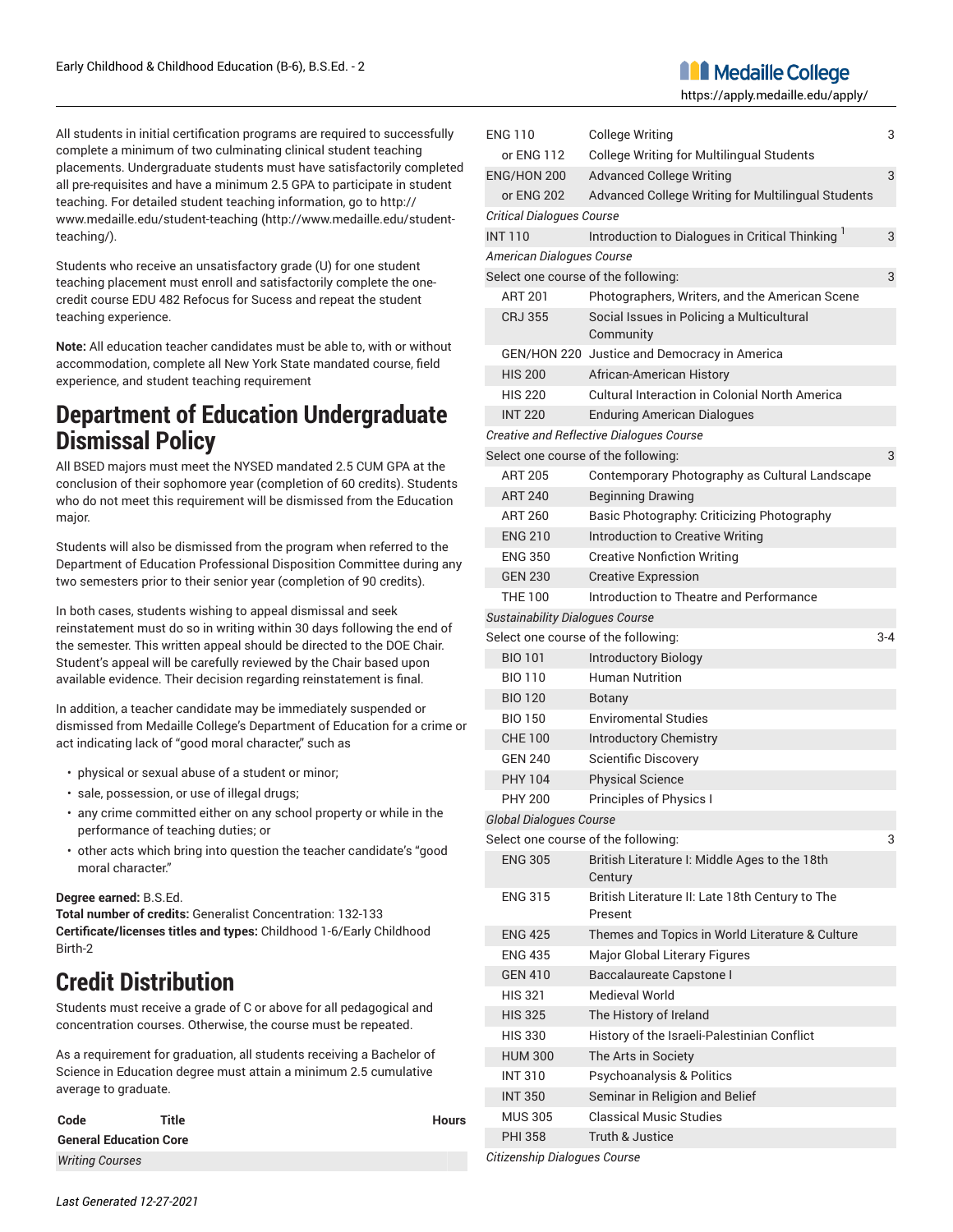### **M** Medaille College

https://apply.medaille.edu/apply/

|                                          | Select one course of the following:                                                      | 3  |
|------------------------------------------|------------------------------------------------------------------------------------------|----|
| <b>GEN 411</b>                           | <b>Baccalaureate Capstone II</b>                                                         |    |
| <b>INT 450</b>                           | Capstone in Citizenship                                                                  |    |
| <b>PSY 411</b>                           | <b>Psychology Capstone</b>                                                               |    |
| <b>MAT 114</b>                           | Intermediate Algebra (or higher)                                                         | 3  |
| <b>MAT 125</b>                           | <b>Concepts in Mathematics I</b>                                                         | 3  |
| <b>SPE 130</b>                           | <b>Fundamentals of Public Speaking</b>                                                   | 3  |
| <b>Major Requirements</b>                |                                                                                          |    |
| <b>EDU 207</b>                           | Dignity for All Students Act Seminar <sup>2</sup>                                        | 0  |
| EDU 210                                  | Educational Foundations <sup>3</sup>                                                     | 3  |
| <b>EDU 223</b>                           | Educational Psychology                                                                   | 3  |
| <b>EDU 240</b>                           | Literacy I: Language Development and Pre-<br><b>Emergent Literacy</b>                    | 3  |
| <b>EDU 241</b>                           | Literacy II: Emergent to Early Readers and Writers                                       | 3  |
| <b>EDU 242</b>                           | Literacy III: Transitional to Fluent Readers and<br><b>Writers</b>                       | 3  |
| <b>EDU 340</b>                           | Child Abuse, School Violence and Other Current<br>Issues in Education <sup>4</sup>       | 0  |
| <b>EDU 370</b>                           | Methods of Language Arts with Children's<br>Literature: Birth to 6th Grade               | 3  |
| <b>EDU 371</b>                           | Methods of Mathematics: Birth to 6th Grade                                               | 3  |
| <b>EDU 372</b>                           | Methods of Science and Technology: Birth to 6th                                          | 3  |
|                                          | Grade                                                                                    |    |
| <b>EDU 373</b>                           | Methods of Social Studies and Creative Arts: Birth<br>to 6th Grade                       | 3  |
| <b>EDU 375</b>                           | <b>Strategic Literacy Instruction for Diverse Learners:</b><br>Early Childhood/Childhood | 3  |
| <b>ESP 230</b>                           | Introduction to Special Education                                                        | 3  |
| <b>Student Teaching</b>                  |                                                                                          |    |
| <b>EDU 378</b>                           | <b>Field Experiences and Seminars</b>                                                    | 3  |
| <b>EDU 478</b>                           |                                                                                          | 12 |
| <b>Liberal Arts and Sciences Courses</b> |                                                                                          |    |
| Foreign Language I                       |                                                                                          | 3  |
| <b>MAT 201</b>                           | <b>Statistics and Society</b>                                                            | 3  |
| <b>HIS 140</b>                           | <b>Early United States History</b>                                                       | 3  |
| <b>PHY 104</b>                           | <b>Physical Science</b>                                                                  | 3  |
| <b>PSY 100</b>                           | Introduction to Psychology                                                               | 3  |
| <b>PSY 210</b>                           | <b>Child Development</b>                                                                 | 3  |
| <b>Computer Information Systems</b>      |                                                                                          |    |
| <b>CIS 175</b>                           | <b>Technology Applications in Education</b>                                              | 3  |
| <b>Generalist Concentration</b>          |                                                                                          |    |
| <b>ENG 205</b>                           | Introduction to Literature                                                               | 3  |
| or ENG 215                               | Survey of World Literature                                                               |    |
| <b>ENG 210</b>                           | Introduction to Creative Writing                                                         | 3  |
| <b>ENG 375</b>                           | Children's Literature: From Ancient Myth to the<br>Digital Age                           | 3  |
| <b>ENG 485</b>                           | The English Language: Past, Present & Future                                             | 3  |
| <b>MAT 126</b>                           | <b>Concepts in Mathematics II</b>                                                        | 3  |
| <b>MAT 152</b>                           | <b>College Geometry</b>                                                                  | 3  |
| <b>BIO 101</b>                           | <b>Introductory Biology</b>                                                              | 3  |
| <b>HIS 315</b>                           | History of Ethnic America                                                                | 3  |
| <b>HIS 402</b>                           | The History of New York State                                                            | 3  |

Select one course of the following: 3

| <b>ENG 305</b>          | British Literature I: Middle Ages to the 18th<br>Century                                                                 |
|-------------------------|--------------------------------------------------------------------------------------------------------------------------|
| <b>ENG 315</b>          | British Literature II: Late 18th Century to The<br>Present                                                               |
| <b>ENG 325</b>          | Literature of the United States: Colonial to the Civil<br>War                                                            |
| <b>ENG 335</b>          | Literature of the United States: Civil War through<br>the 21st Century                                                   |
| <b>ENG 365</b>          | Multicultural Literature of the United States                                                                            |
| <b>Total Hours</b>      | 132-133                                                                                                                  |
| 1                       |                                                                                                                          |
|                         | Required of first-year students; all other students may substitute a<br>300/400 level Liberal Arts and Sciences elective |
| $\mathfrak{p}$          |                                                                                                                          |
| 3                       | Requires co-registration with EDU 210 Educational Foundations                                                            |
|                         |                                                                                                                          |
| Seminar                 | Requires co-registration with EDU 207 Dignity for All Students Act                                                       |
| $\overline{\mathbf{4}}$ |                                                                                                                          |

#### **New York State Teacher Certification (NYSTCE)**

Students seeking certification in New York must successfully complete the New York State Teacher Certification Exams (NYSTCE) as a prerequisite for certification.

### **Suggested Sequence**

| Course                          | <b>Title</b>                                                  | <b>Hours</b> |
|---------------------------------|---------------------------------------------------------------|--------------|
| <b>First Year</b>               |                                                               |              |
| <b>First Semester</b>           |                                                               |              |
| <b>INT110</b>                   | Introduction to Dialogues in Critical Thinking                | 3            |
| <b>ENG 110</b>                  | <b>College Writing</b>                                        | 3            |
| EDU 210/207                     | <b>Educational Foundations</b>                                | 3            |
| <b>PSY 100</b>                  | Introduction to Psychology                                    | 3            |
| <b>MAT 114</b>                  | Intermediate Algebra                                          | 3            |
|                                 | <b>Hours</b>                                                  | 15           |
| <b>Second Semester</b>          |                                                               |              |
| American Dialogues              |                                                               | 3            |
| <b>ENG 200</b>                  | <b>Advanced College Writing</b>                               | 3            |
| ESP 230/EDU 340                 | Introduction to Special Education                             | 3            |
| <b>SPE 130</b>                  | <b>Fundamentals of Public Speaking</b>                        | 3            |
| <b>HIS 140</b>                  | Early United States History                                   | 3            |
| <b>MAT 201</b>                  | <b>Statistics and Society</b>                                 | 3            |
|                                 | <b>Hours</b>                                                  | 18           |
| <b>Second Year</b>              |                                                               |              |
| <b>First Semester</b>           |                                                               |              |
| <b>Creative Dialogues</b>       |                                                               | 3            |
| <b>PSY 210</b>                  | <b>Child Development</b>                                      | 3            |
| <b>BIO 101</b>                  | <b>Introductory Biology</b>                                   | 3            |
| <b>ENG 205</b>                  | Introduction to Literature                                    | 3            |
| <b>EDU 223</b>                  | <b>Educational Psychology</b>                                 | 3            |
| MAT 125                         | Concepts in Mathematics I                                     | 3            |
|                                 | Hours                                                         | 18           |
| <b>Second Semester</b>          |                                                               |              |
| <b>Sustainability Dialogues</b> |                                                               | 3            |
| <b>EDU 240</b>                  | Literacy I: Language Development and Pre-Emergent<br>Literacy | 3            |
|                                 |                                                               |              |